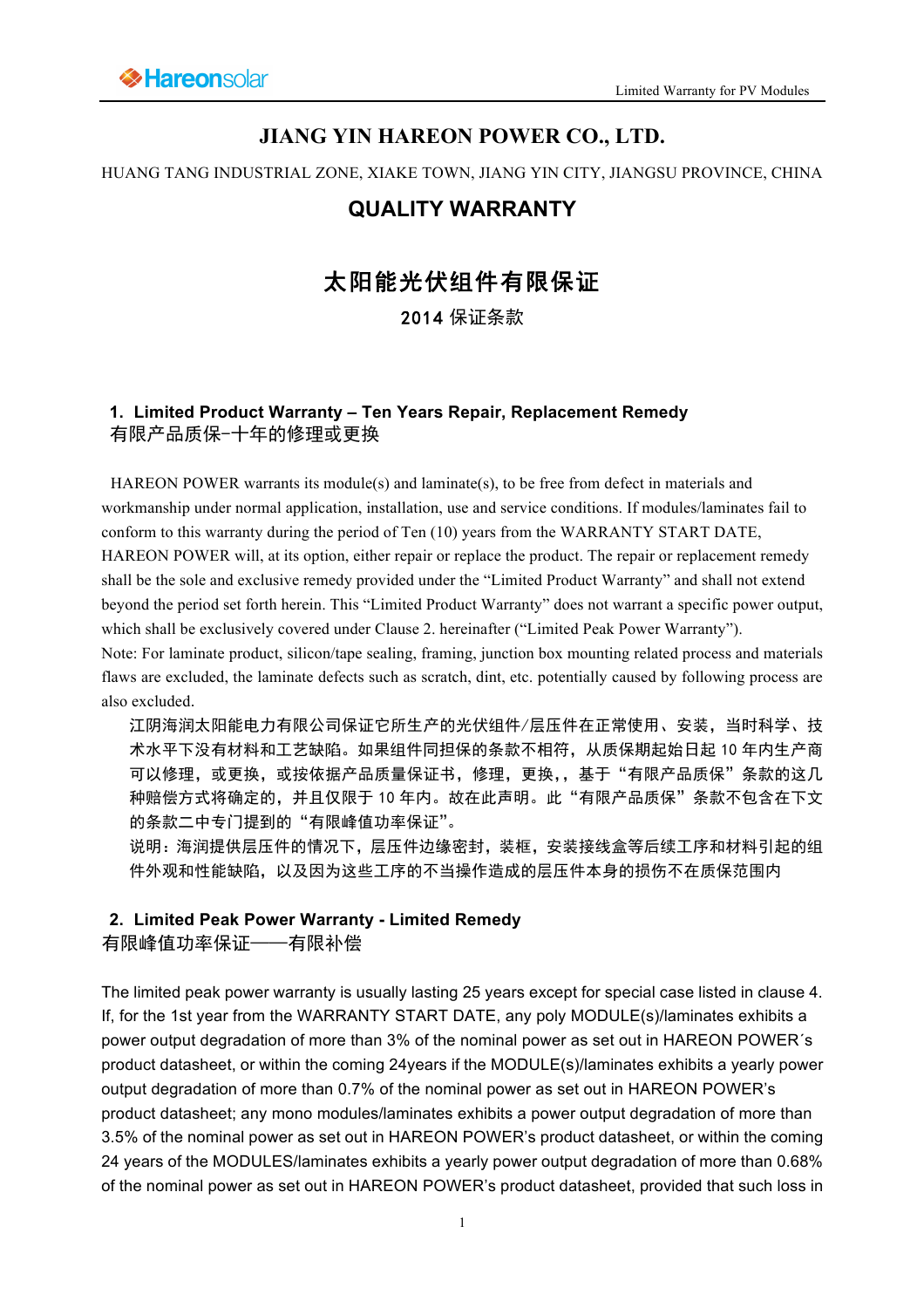power is determined by HAREON POWER (at its sole and absolute discretion) to be due to defects in materials or Hareon workmanship, HAREON POWER will, replace such loss in power by either, at HAREON POWER'S sole option, (a) providing additional MODULES/laminates to the CUSTOMER to make up for such loss in power or (b) Replace the defective MODULE(s)/laminates

对于太阳能光伏组件/层压件。海润电力同时保证:

 从海润承诺的质保期起始日起第 1 年内,一旦海润认定(基于海润拥有之裁决权)由于产品材料或 制造过程缺陷,导致多晶光伏组件在 STC 标准测试条件下输出功率有效低于产品说明中标识的标称功 率 3%, 或者在接下来的 24 年内任何一年的年度输出功率降低幅度超出产品说明中标识的标称功率的 0.7%,单晶光伏组件在 STC 标准测试条件下输出功率有效低于产品说明中标识的标称功率 3.5%,或者在 接下来的 24 年内任何一年的年度输出功率降低幅度超出产品说明中标识的标称功率的 0.68%,海润将 视情况提供以下补偿选项之一给客户:(a)供给客户额外的组件/层压件以补足缺失的功率;(b)更换 功率不足的组件/层压件;

### **3. Warranty start date**

### 质保起始日期

This Quality Warranty shall start upon the date of installation or Sixty (60) days after delivery by HAREON POWER, whichever date is earlier.

以客户安装好组件或者海润发货后60天两者中比较早的日期开始计算质保起始日期

### **4. Exclusions and Limitations**

### 例外和限制

A: In any event, warranty claims must be filled within the applicable warranty period B: The "Limited Warranties" do not apply to any PV-modules which have been subjected in Hareon Power's absolute judgment:

- Misuse, abuse, neglect or accident;
- Alteration, improper installation or application;
- Non-observance of Hareon Power's installation-users and maintenance instructions;
- Repair or modifications by someone other than an approved service technician of Hareon Power;
- Power failure surges, lighting, flood, fire, accidental breakage or other events outside Hareon Power's control.

C: The "Limited Warranties" do not cover any transportation costs for return of the PV-modules, or for re-shipment of any repaired or replaced PV-modules, or costs associated with installation, removal or reinstallation of the PV-modules.

D: When used in non-land based applications the "Limited Peak Power Warranty", applying to any of the PV-modules shall be limited to ten(10) years 90% of the nominal power as set out in HAREON POWER´s product datasheet.

E: Warranty claims will not be honored if the serial number of the PV-modules have been altered, removed or made illegible.

F: For a laminate, a warranty claim will not be honored if a laminate has been wrongly assembled into a module or assembled using an unsuitable process of mismatch of materials

- A: 任何质保期索赔要求必须在相应的质保期内提出。
- B: 通过海润判断光伏组件发生以下情况, "有限产品质保"和"有限峰值功率保证"条款将不适用。
- 误用,滥用,疏漏或者事故;
- 替换,安装或运用不当;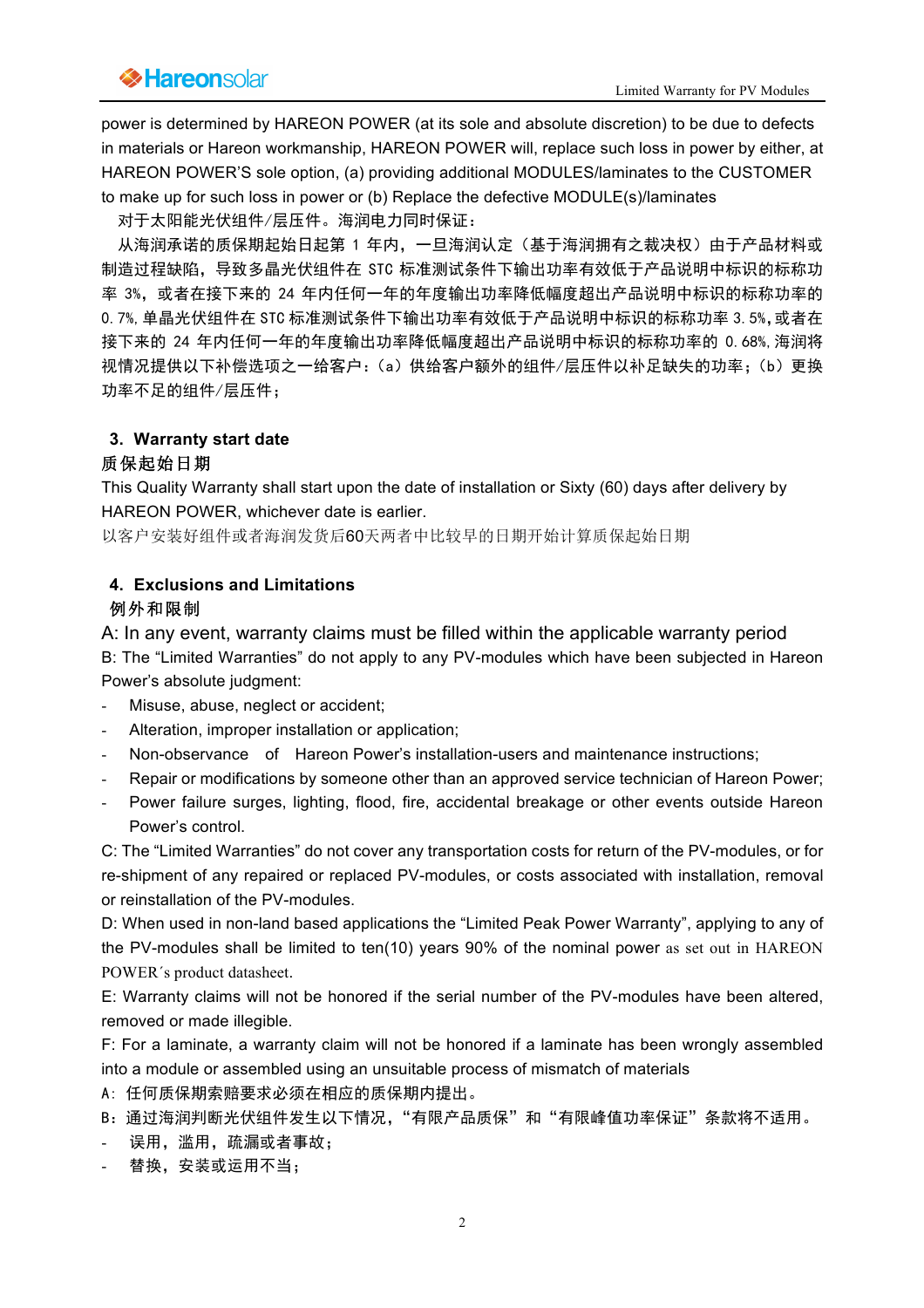# **Example 2** Hare on Solar Elimited Warranty for PV Modules

- 没有遵循海润的安装使用和保养说明;

- 不是由海润电力授权的服务技术人员维修;

动力高峰故障,照明,洪水,失火,意外的破坏或者其他在海润电力可控范围之外的

C: 有限担保并不包括组件的退货运输费用或者因维修和调换而造成的重新装运的费用,以及对组件的 安装,移动和重新设置的费用。

D: 当在非陆地安装时,有限峰值功率保证对于任何一块电池组件来说适用只限制在 10 年以内峰值功 率不低于标称功率的 90%。

E:如果光伏组件的系列号已经被改变,移动或者难以辨认,担保索赔主张将不被支持。

F: 仅针对层压件产品,如果层压件的后续组装过程中发生了搬运、加工、材料匹配等各种不良作业, 则本质保书发生效力的先决条件不再存在

#### **5. Limitation of Warranty Scope**

#### 质保范围

This "Quality Warranty" as set forth herein is expressly in lieu of and exclude all other express or implied warranties, including but not limited to warranties of merchantability and of fitness for particular purpose, use, or application, and all other obligations or liabilities on the part of HAREON POWER, unless such other obligations or liabilities are expressly agreed to in writing signed and approved by HAREON POWER. HAREON POWER shall have no responsibility or liability whatsoever for damage or injury to persons or property, or for other loss or injury resulting from any cause whatsoever arising out of or related to the MODULES, including, without limitation, any defects in the MODULES, or from use or installation. Under no circumstances shall HAREON POWER be liable for incidental, consequential or special damages, howsoever caused. Loss of use, loss of profits, loss of production, and loss of revenues are specifically and without limitation excluded. HAREON POWER's aggregate liability, if any, in damages or otherwise, shall not exceed the invoice value as paid by the CUSTOMER, for the single unit of product or service furnished or to be furnished, as the case may be, which is the subject of claim of dispute..

在此声明的"太阳能光伏组件有限保证"是代替并排除所有其他明示或默认的保证协议。包括但不限 于转销、适应于项目应用、单独使用以及所有其它海润应承担的义务或债务。除非这些被授权的责任 已经以书面形式经过协商,并经海润书面确认的,否则对财产或人身造成伤害的,或由产品引起及相关 的其它损失或伤害结果,海润将不承担赔偿责任。因为任何损坏引起的产品的无法使用的损失,生产损 失或者收入损失,将不在赔偿范围内。

海润电力的赔偿责任在何损坏或者其他情况下也不会超过客户支付的对于单位产品或者维修服务的 发票价值,根据具体情况决定哪个是争议过程中要求赔偿的主体。

## **6. Obtaining Warranty Performance**  质保履行

If the CUSTOMER believe it has a justified claim covered by this "Quality Warranty", an immediate notification directly to HAREON POWER shall be filed by mailing a registered letter in writing to the address of HAREON POWER, or, sending an email letter to the email account of HAREON POWER sales/affiliate or email address listed hereunder. Together with the notification, the CUSTOMER should enclose the evidence of the claim with the corresponding serial number of the MODULE(s)/laminates and the date on which the MODULES/laminates have been purchased. An invoice with clear indication of the purchase date, purchase price, module type, stamp or signature of HAREON or its distributors should also be submitted as part of the evidence. The return of any MODULES/laminates will not be accepted unless prior written authorization has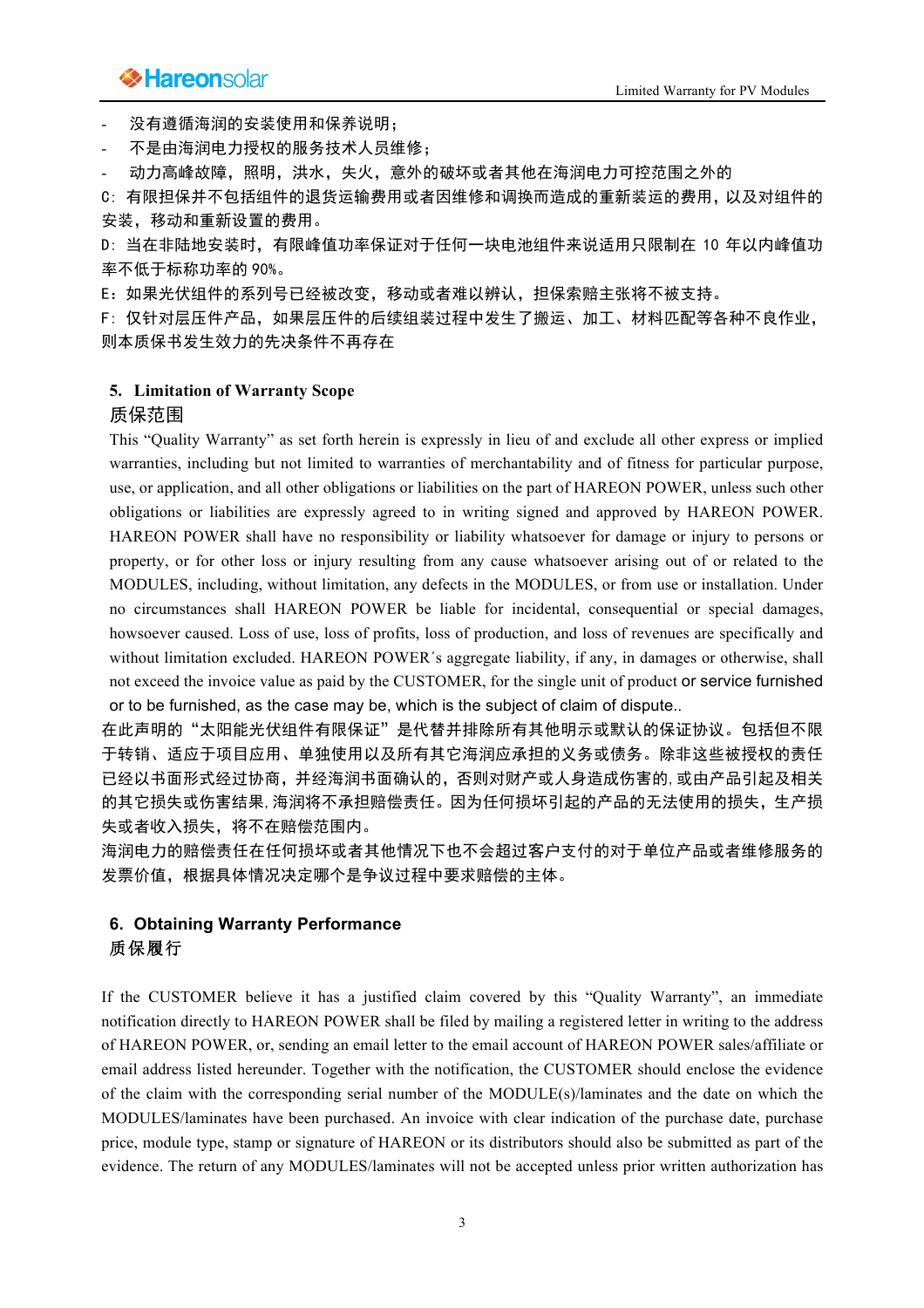# **Example 2 Frame Discover Act of the Contract of the Contract of Act of the Contract of PV Modules**

#### been given by HAREON POWER.

如果消费者认为他的正当赔偿要求属于有限担保范围内。他/她必须立即以书面形式通告电池组件销售 的经销商,或者由海润电力授权的分销商,也可直接发这样的通知到海润电力。客户需要同时提供索 赔的证据,组件序列号,以及组件的购买日期,客户从海润或分销商购买时的发票(包含购买日期、 价格、组件型号、销售章等信息)也应视为客户从正规渠道获取海润组件的证据之一提交给海润。除 非海润电力预先给予核准书,任何组件的退回是不被接受的。

# **7. Severability**

## 可分离条款

If a part, provision or clause of this "Quality Warranty", or the application thereof to any person or circumstance, is held invalid, void or unenforceable, such holding shall not affect and shall leave all other parts, provisions, clauses or applications of this "Quality Warranty", and to this end such other parts, provisions, clauses or applications of this "Quality Warranty" shall be treated as severable. 如果有限担保的一部分,一个规定、条款,或对于任何人或任何情况的申请,是无效的,不可被实施

的,这些将不会影响或者废弃有限担保的其它部分,规定,条款或者申请。最终,有限担保这些其它 的部分,规定、条款或者应用将被认为是可分离的。

# **8. Disputes**

### 争议处理

In case of any discrepancy in a warranty-claim, a first-class international test-institute such as Fraunhofer ISE in Freiburg/ Germany, TÜV Rheinland in Cologne/ Germany shall be involved to judge the claim finally. All fees and expenses shall be born by the losing party, unless otherwise awarded.

当合同双方发生争议时,国际认可的测试机构如 Fraunhofer ISE 实验室,TUV 莱因将作为第三方 提供分析证据作为仲裁依据,测试费用将由不被第三方支持的一方承担。

### **9. Various**

### 其他

The repair or replacement of the PV-modules or the supply of additional PV-modules does not cause the beginning of new warranty terms, nor shall the original terms of this "Limited Warranty" be extended. Any replaced PV-modules shall become the property of Hareon Power.Hareon Power has the right to deliver another type(different in size, color, shape and/or power)in case Hareon Power discontinued producing the PV-module in question at the time of the claim.

电池组件的返修,调换或者供应的其他组件不会导致新的担保条款的生成,也不会拓宽最初担保条款 的范围。任何调换的组件所有权归海润。如果海润停止生产与有问题组件相同型号的组件,海润有权 发送其它型号的组件(不同的大小,颜色,形状或功率)。

### **10. Force Majeure**

### 不可抗力

Hareon Power shall not be responsible in any way to the Customer arising from any non-performance or delay in performance of any terms and conditions of sale, including this "Limited Warranty", due to acts of God, War, riots, strikes, material, , or capacity or technical or yield failures